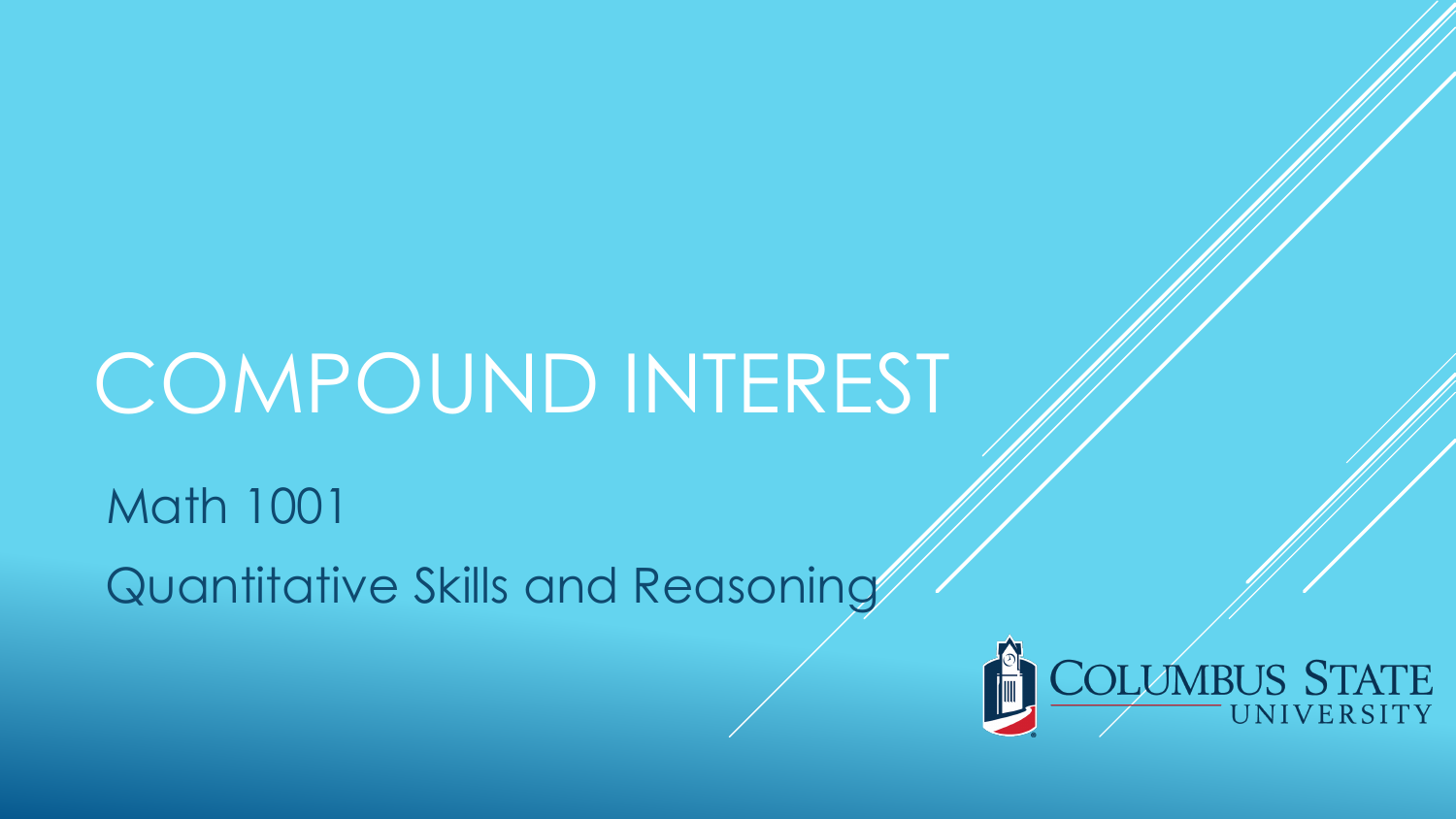Simple interest is generally used for loans of 1 year or less.

For loans of more than 1 year, the interest paid on the money borrowed is called *compound interest*.

• Compound interest is interest calculated not only on the original principal, but also on any interest that has already been earned.

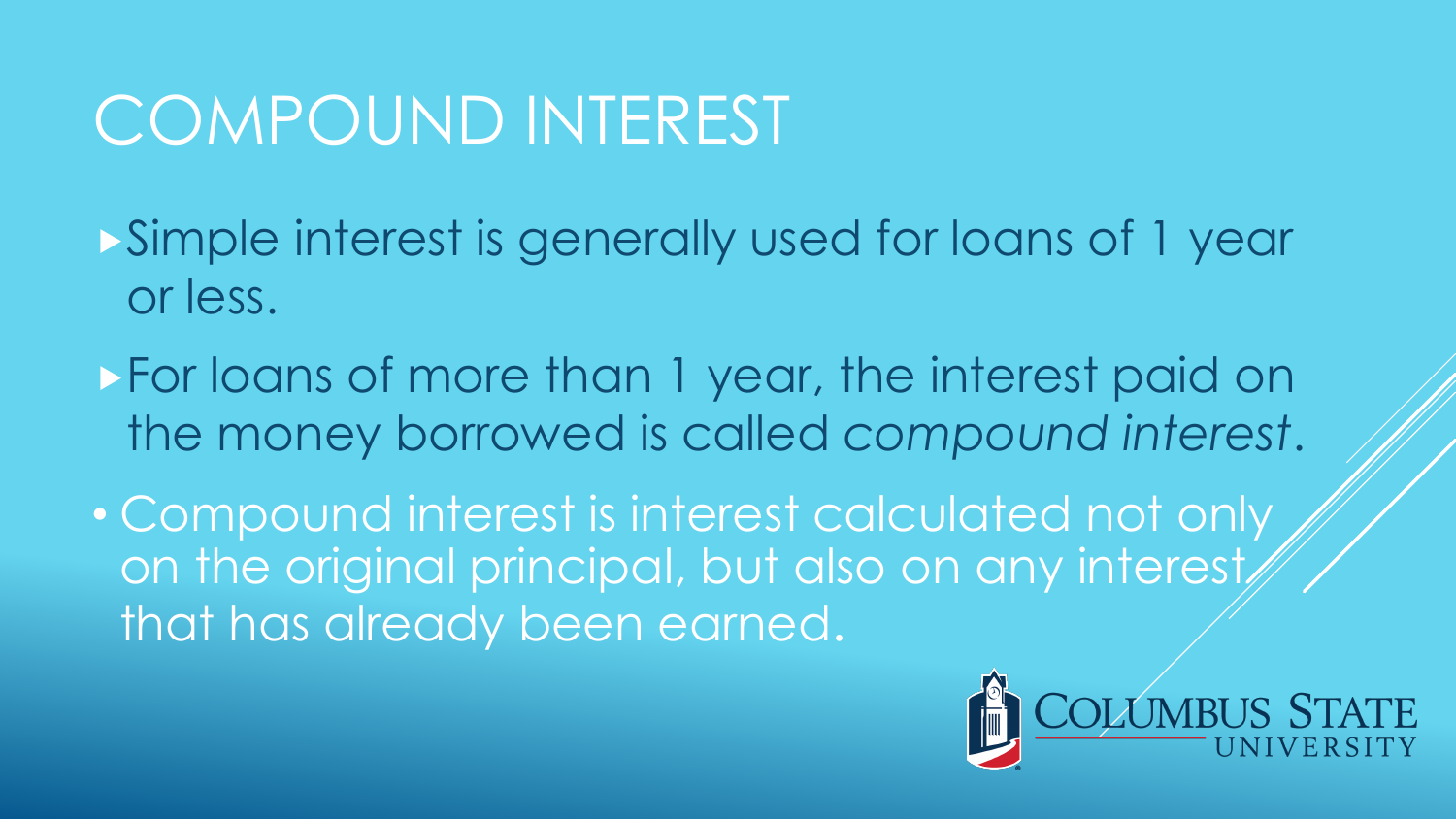To illustrate compound interest, suppose you deposit \$100 in a savings account earning 5% interest, compounding annually (once a year).

During the first year, the interest earned is calculated as follows:

> *I = Prt*  $I = 100(0.05)(1) = $5$

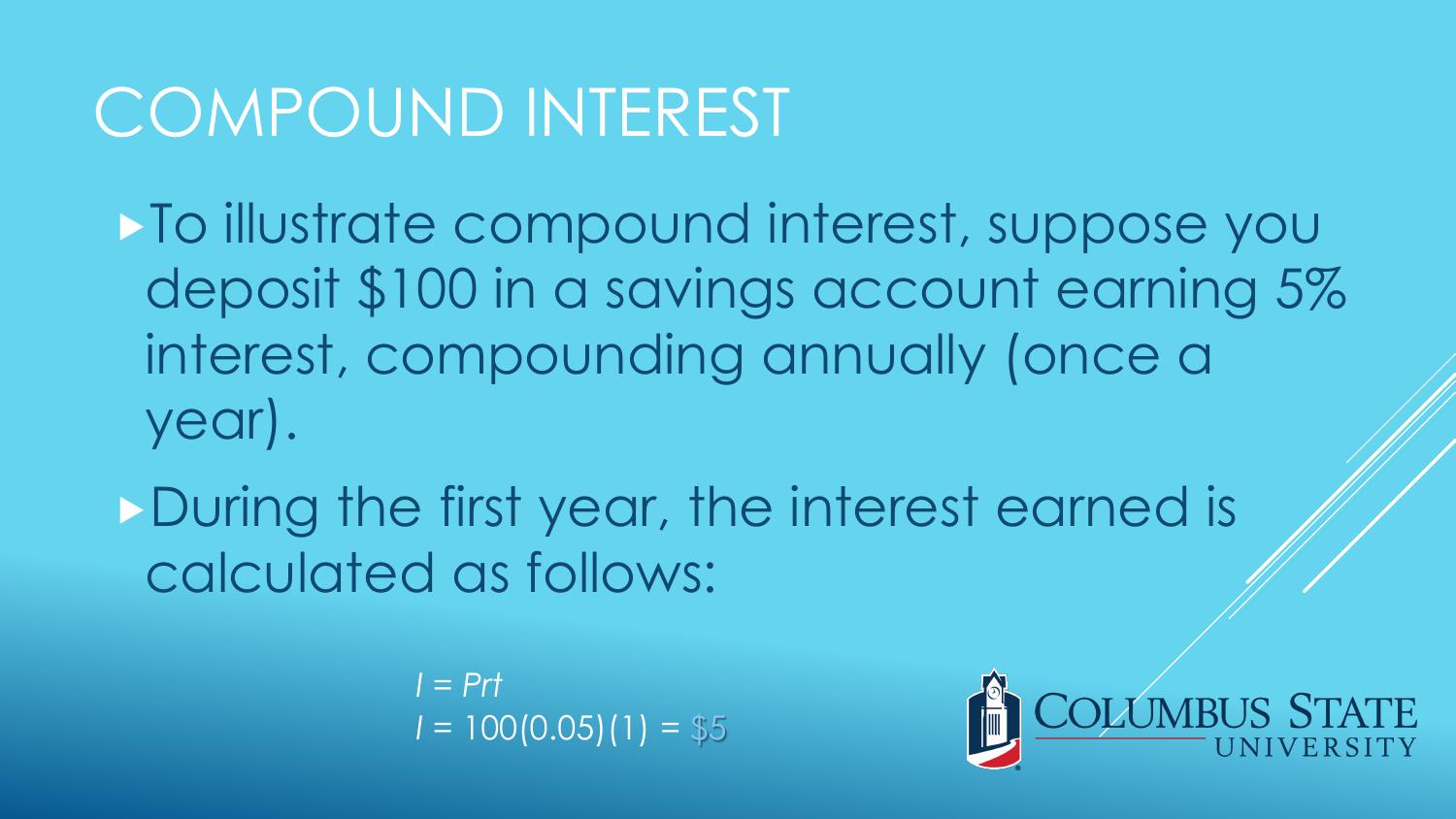### COMPOUND INTEREST At the end of the first year, the total amount in the account is *A = P + I*

#### $A = 100 + 5 = $105$

• During the second year, the interest earned is calculated using the amount in the account at the end of the first year.

> *I = Prt I =* 105(0.05)(1) = \$5.25

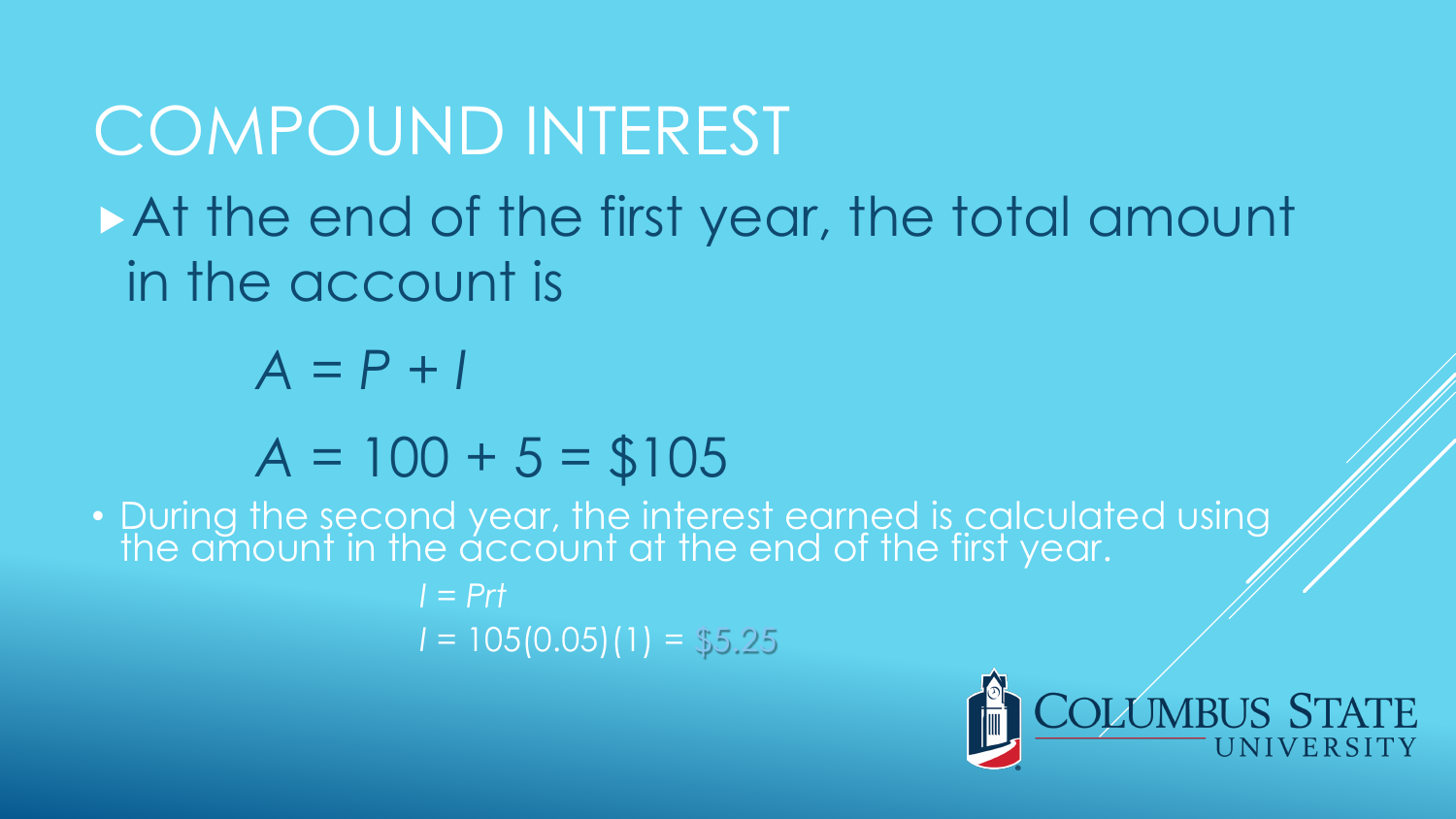Note that the interest earned during the second year (\$5.25) is greater than the interest earned during the first year (\$5).

**This is because the interest earned during the first** year was added to the original principal, and the interest for the second year was calculated using this sum.

**If the account earned simple interest rather than** compound interest, the interest earned each year would be the same (\$5).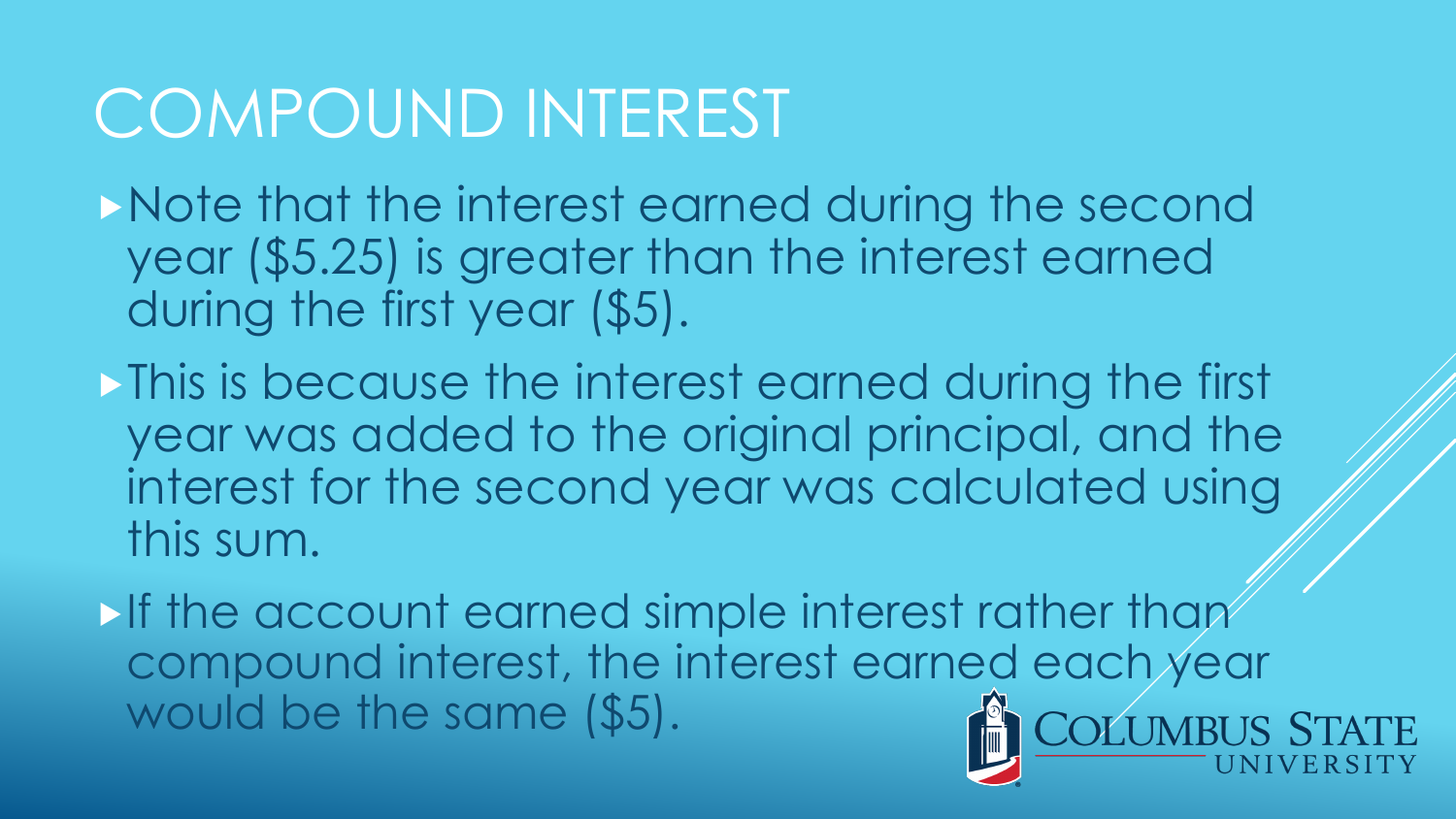At the end of the second year, the total amount in the account is

*A = P + I*

*A =* 105 + 5.25 = \$110.25

• The interest earned during the third year is calculated using the amount in the account at  $#$ end of the second year.

> *I = Prt I =* 110.25(0.05)(1) = \$5.51

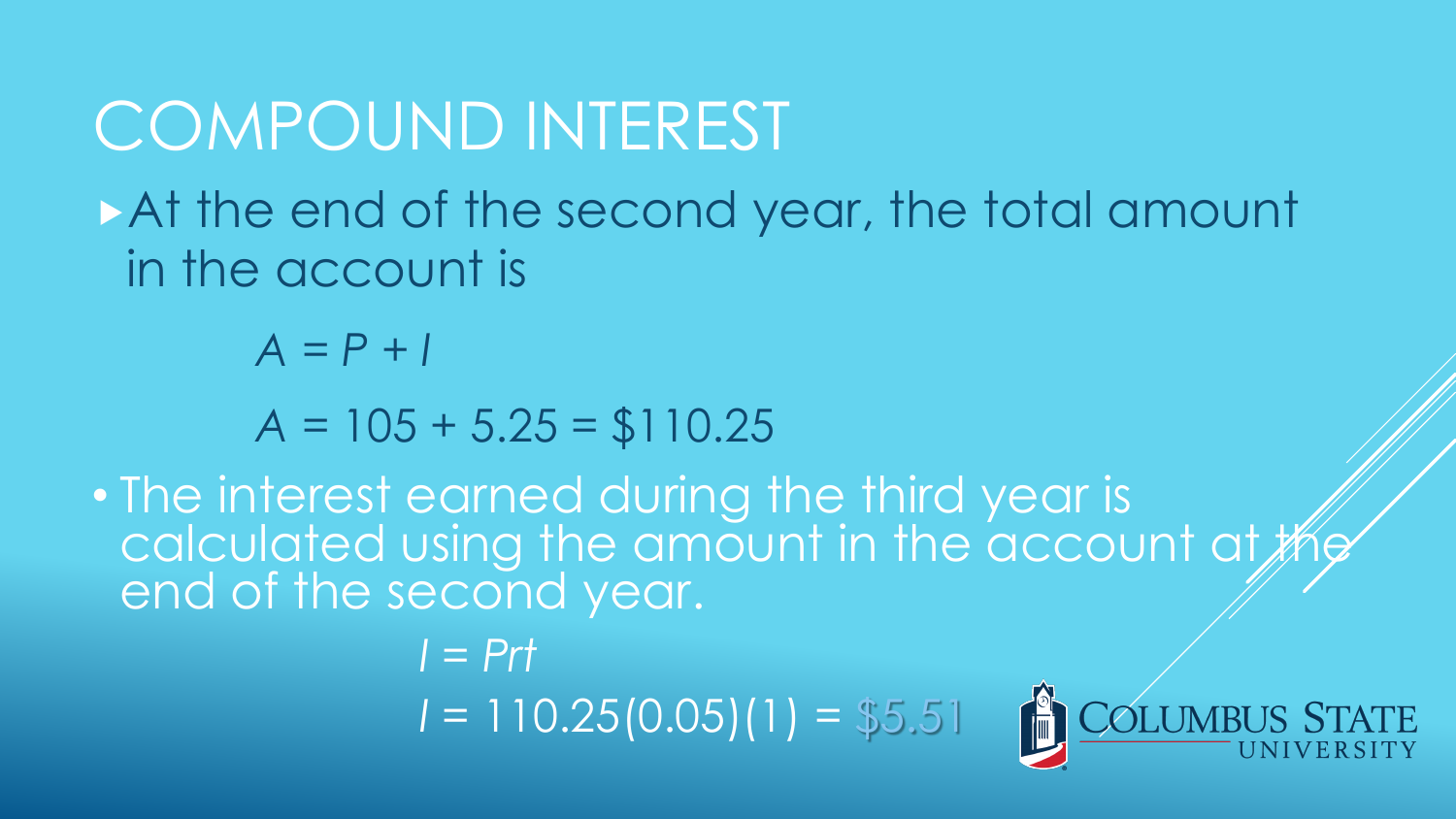**The interest earned each year keeps increasing.** This is the effect of compound interest.

- In the previous example, the interest is compounded annually.
- However, compound interest can be compounded
	- Semiannually (twice a year)
	- Quarterly (four times a year)
	- Monthly
	- Daily

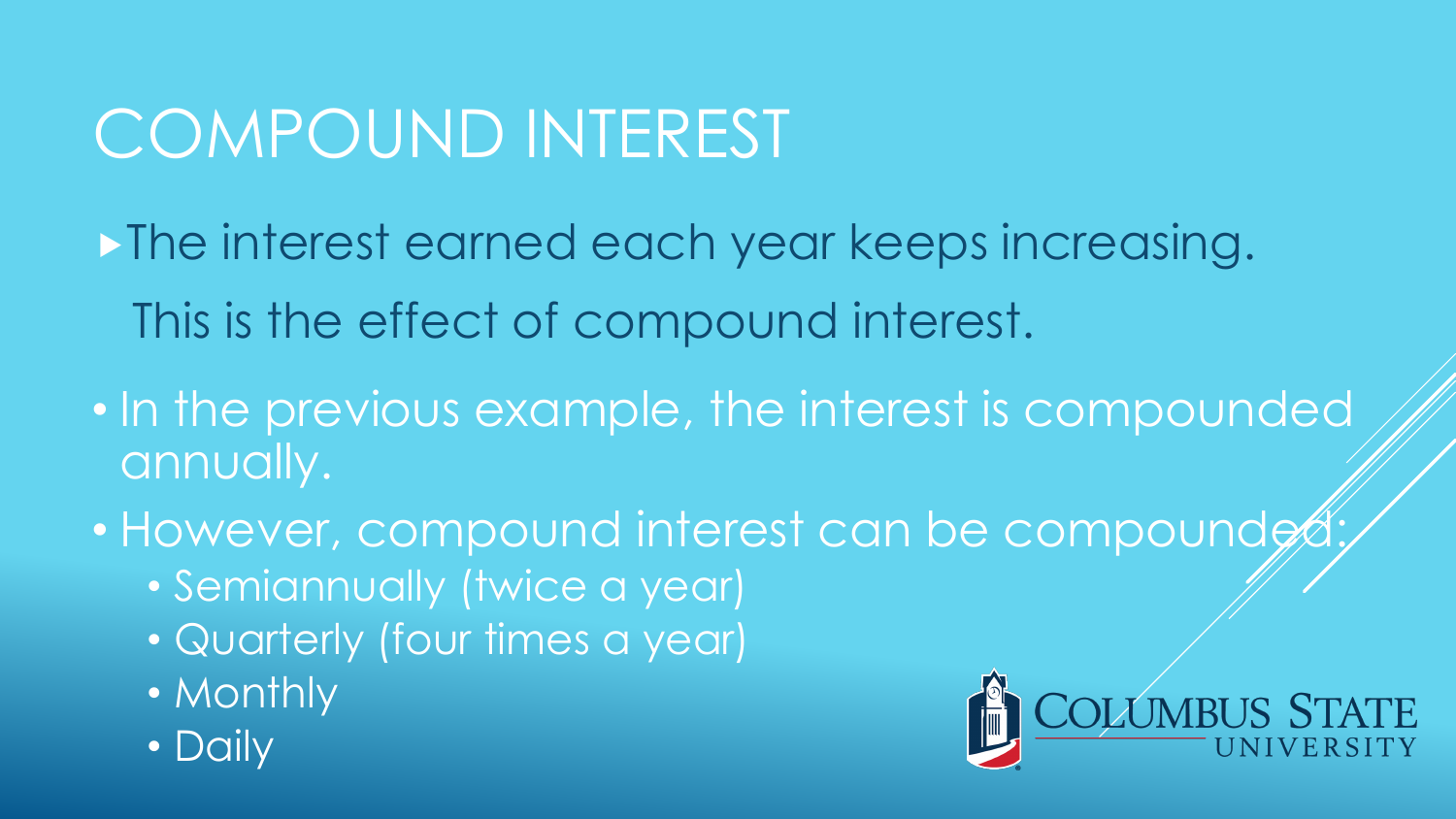- $\triangleright$  The frequency with which the interest is compounded is called the **compounding period**.
- Suppose that instead of interest compounding annually in the last example, it compounded quarterly.
- In this case, *t* is no longer 1, it's  $\frac{1}{4}$  (a *quarter* of a year).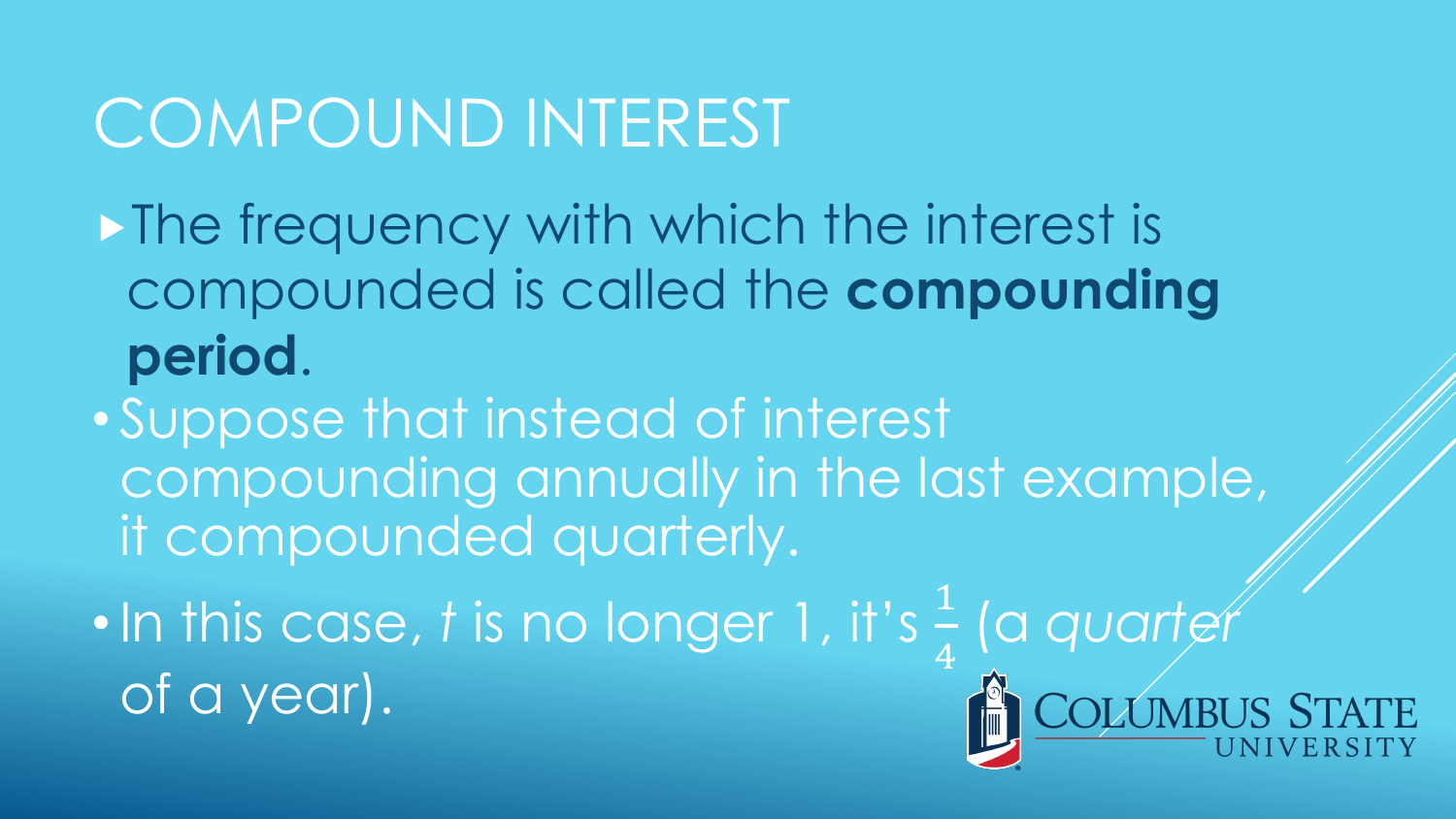- **End of first quarter:** 
	- $I = Prt = 100(0.05)(1/4) = $1.25$
	- $A = P + I = 100 + 1.25 = $101.25$

• End of second quarter: •  $I = Prt = 101.25(0.05)(1/4) = $1.265625 \approx $1.27$ •  $A = P + I = 101.25 + 1.27 = $102.52$ 

- End of third quarter:
	- $\cdot$  *I* = *Prt* = 102.52(0.05)(1/4) = \$1.28
	- $A = P + I = 102.52 + 1.28 = $103.80$

• End of fourth quarter:  $\cdot$  *I* = *Prt* = 103.80(0.05)(1/4) = \$1.30

•  $A = P + I = 103.80 + 1.30 = $105.10$ 

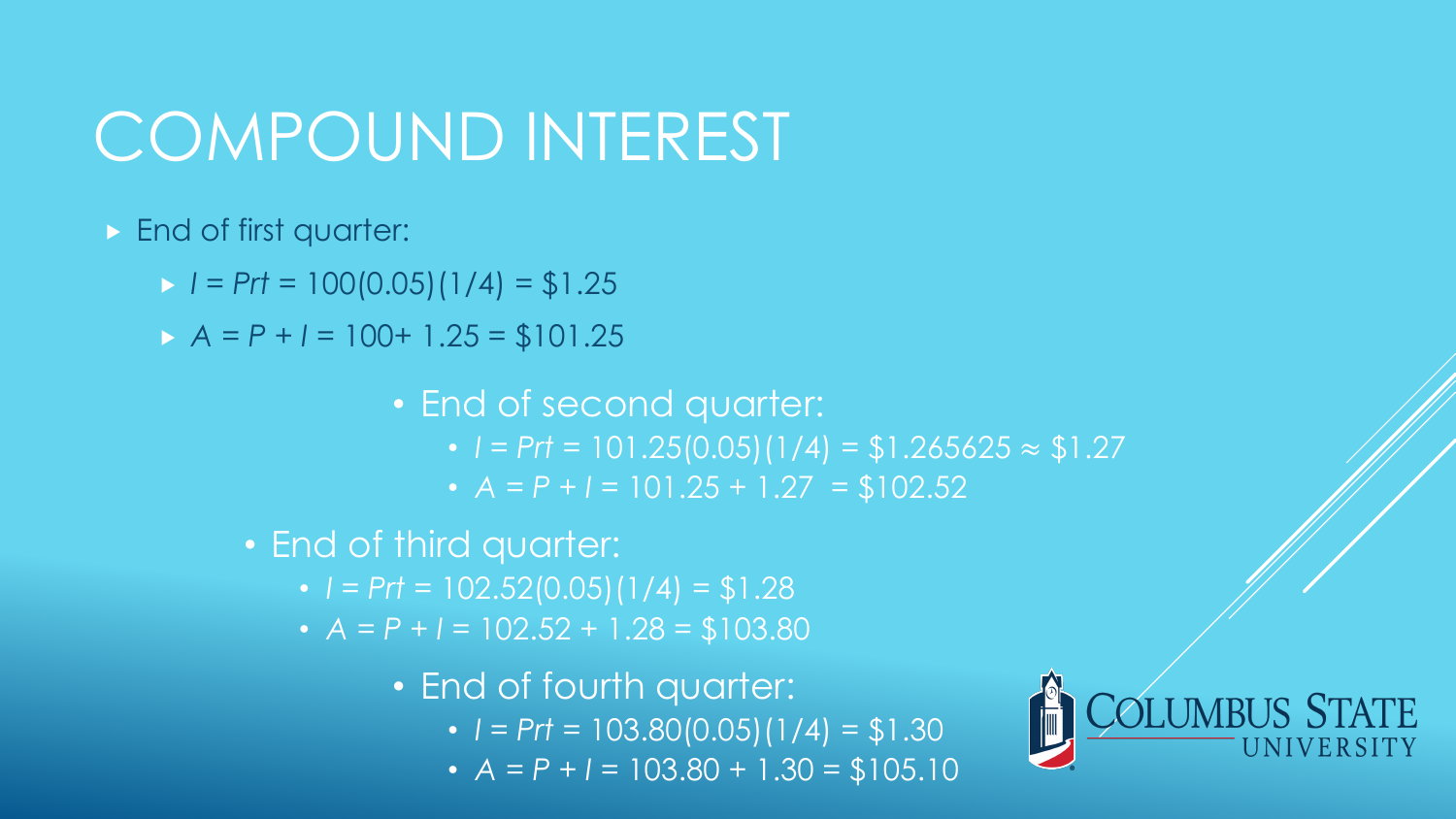The total amount in the account at the end of the first year is \$105.10.

Note that this is slightly higher than the amount in the account after the first year when interest was compounded annually (\$105.00)

•**In general, an increase in the number of compounding periods results in an increase in the interest earned by an account.**

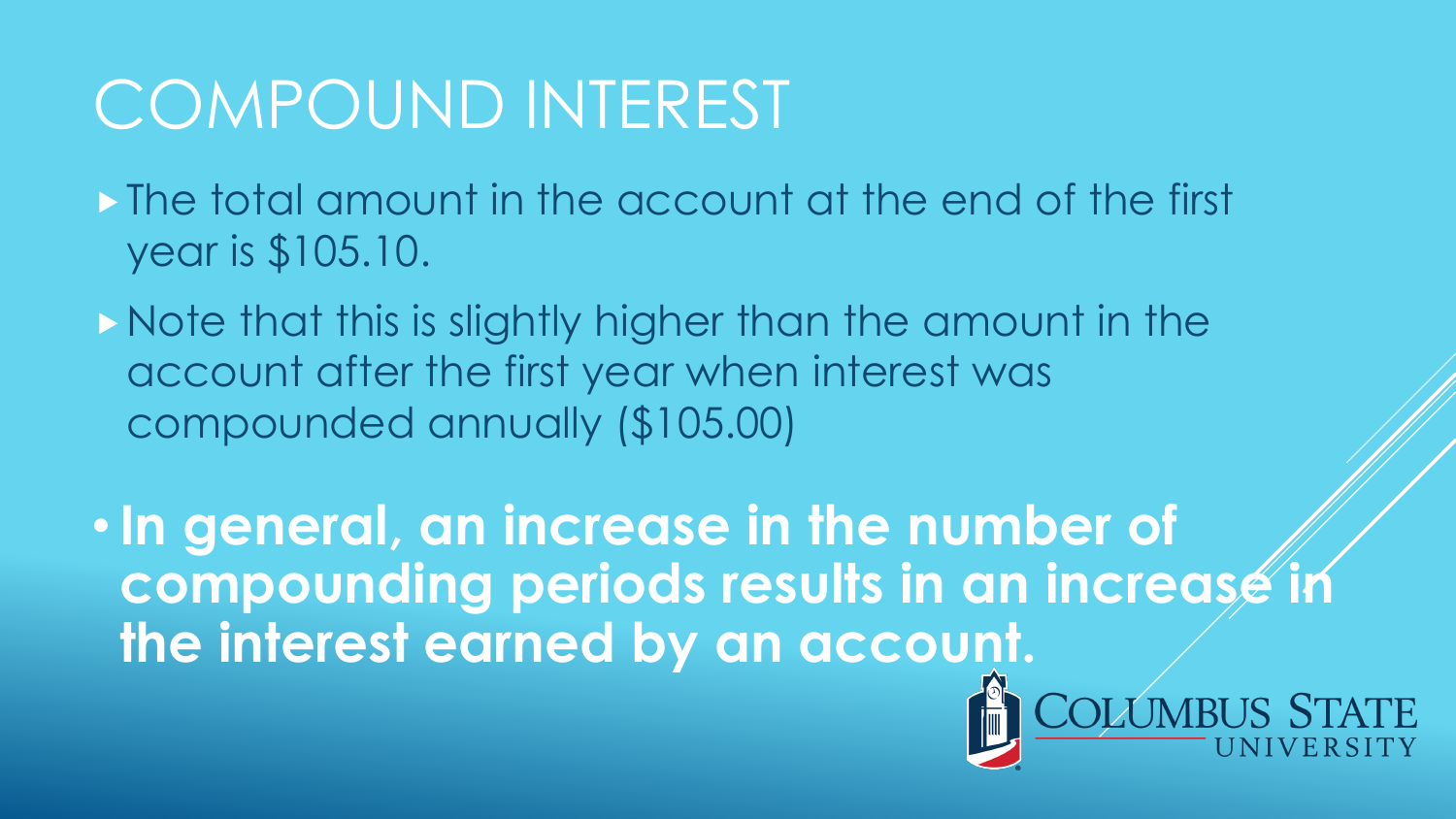In the previous example, we used the formulas  $I = Prt$  and  $A = P + I$  to show the amount of interest added to the account each quarter.

 $\triangleright$  To simplify things, we can use the formula  $A = P(1 + rt)$  instead.

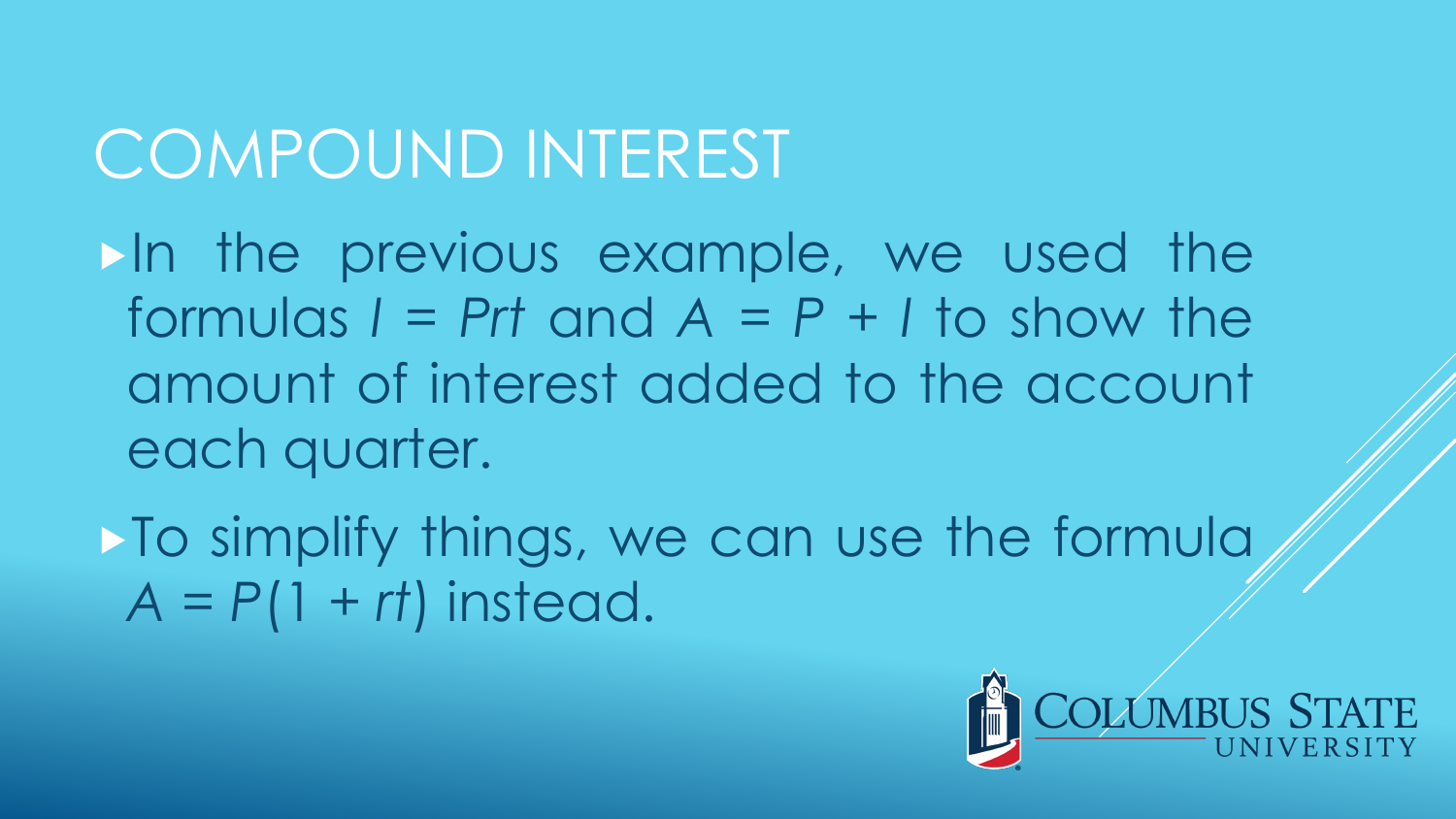#### CALCULATE THE FUTURE VALUE

- You deposit \$500 in an account earning 4% interest, compounded semiannually.
	- How much is in the account at the end of 1 year?
- Interest is compounded semiannually, which is every six months. Thus,  $\dot{t} = \frac{6}{15}$ 12 =  $\overline{1}$ 2 for the first six months.
- $\bullet$   $\overline{A} = \overline{P(1 + rt)}$
- $A = 500 | 1 + 0.04 \left( \frac{1}{2} \right)$ 2  $= 510$ The account holds \$510 after six months.

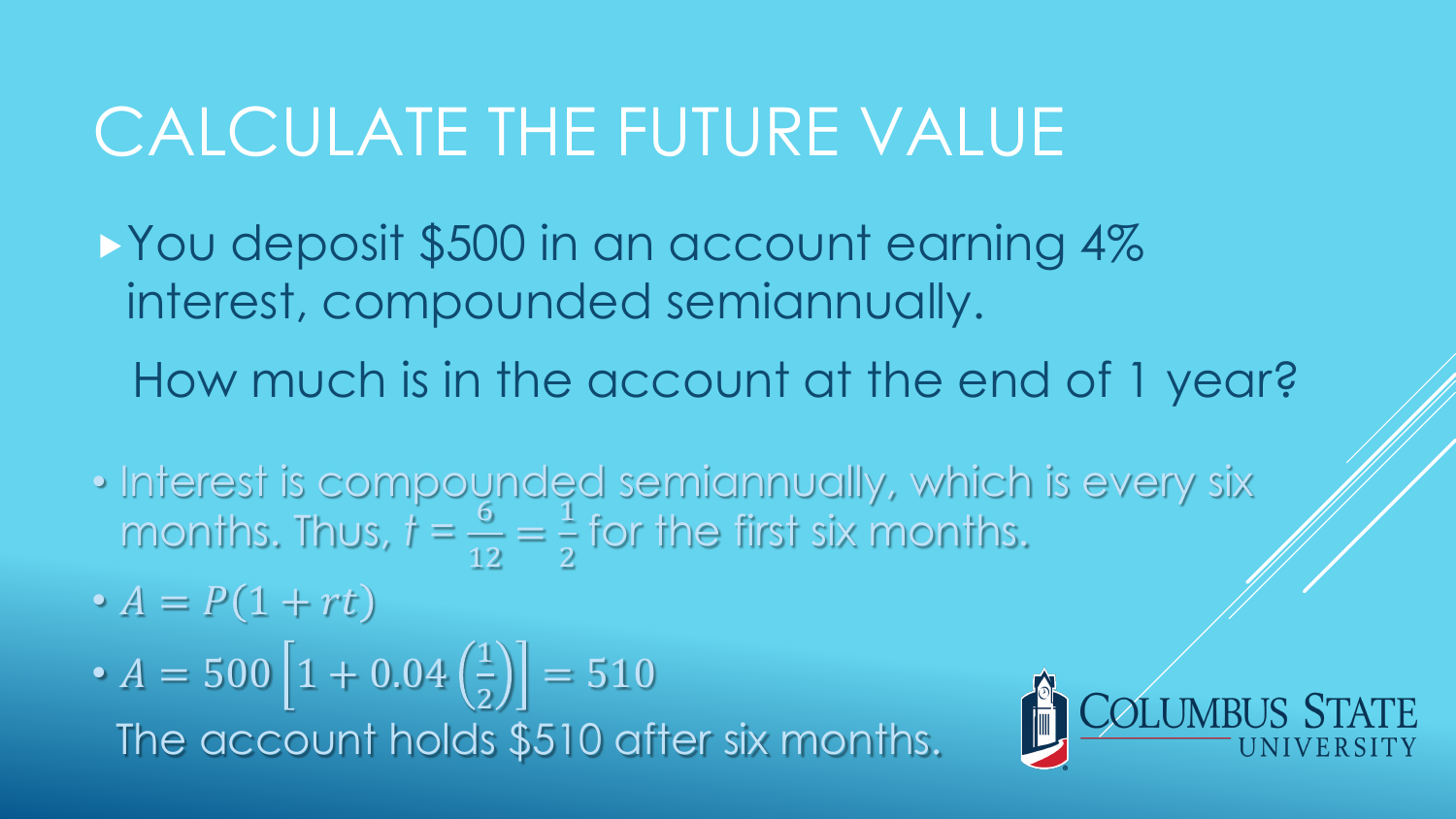## CALCULATE THE FUTURE VALUE

- Calculate the amount after the second six months:
- $\bullet A = P(1 + rt)$
- $A = 510 \left| 1 + 0.04 \right|_2^1$ 2  $= 520.20$

The account holds \$520.20 after the second six months, i.e., one year.

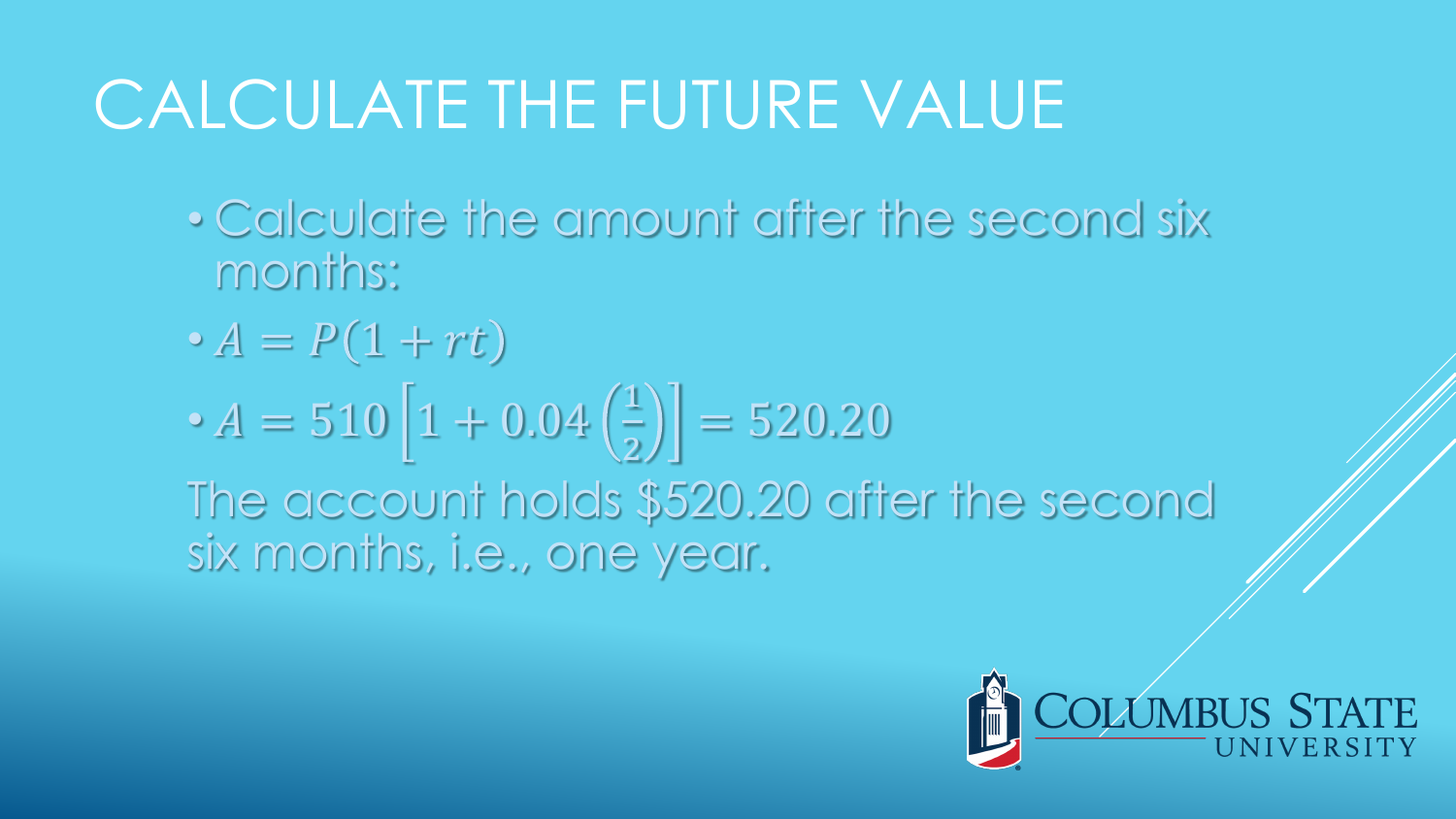In calculations that involve compound interest, the sum of the principal and the interest that has been added to it is called the **compound amount**.

In the previous example, the compound amount is \$520.20.

**The calculation necessary to determine** compound interest and compound amounts can be simplified using a formula.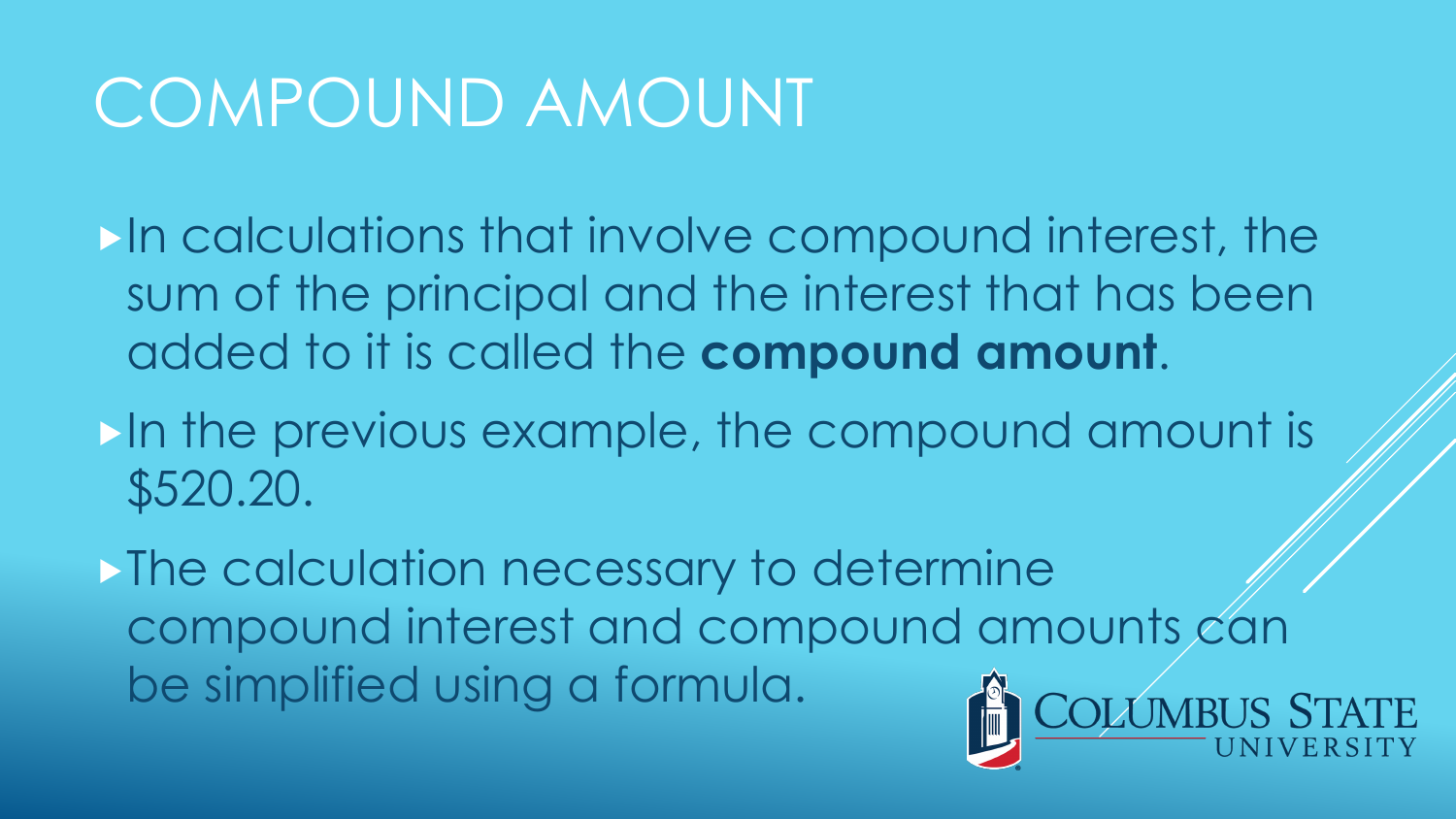Consider an amount *P* deposited into an account paying an annual interest rate *r*, compounded annually.

• The interest earned during the first year is

- $I = Prt$
- *I = Pr*(1) since *t* = 1  $I = Pr$

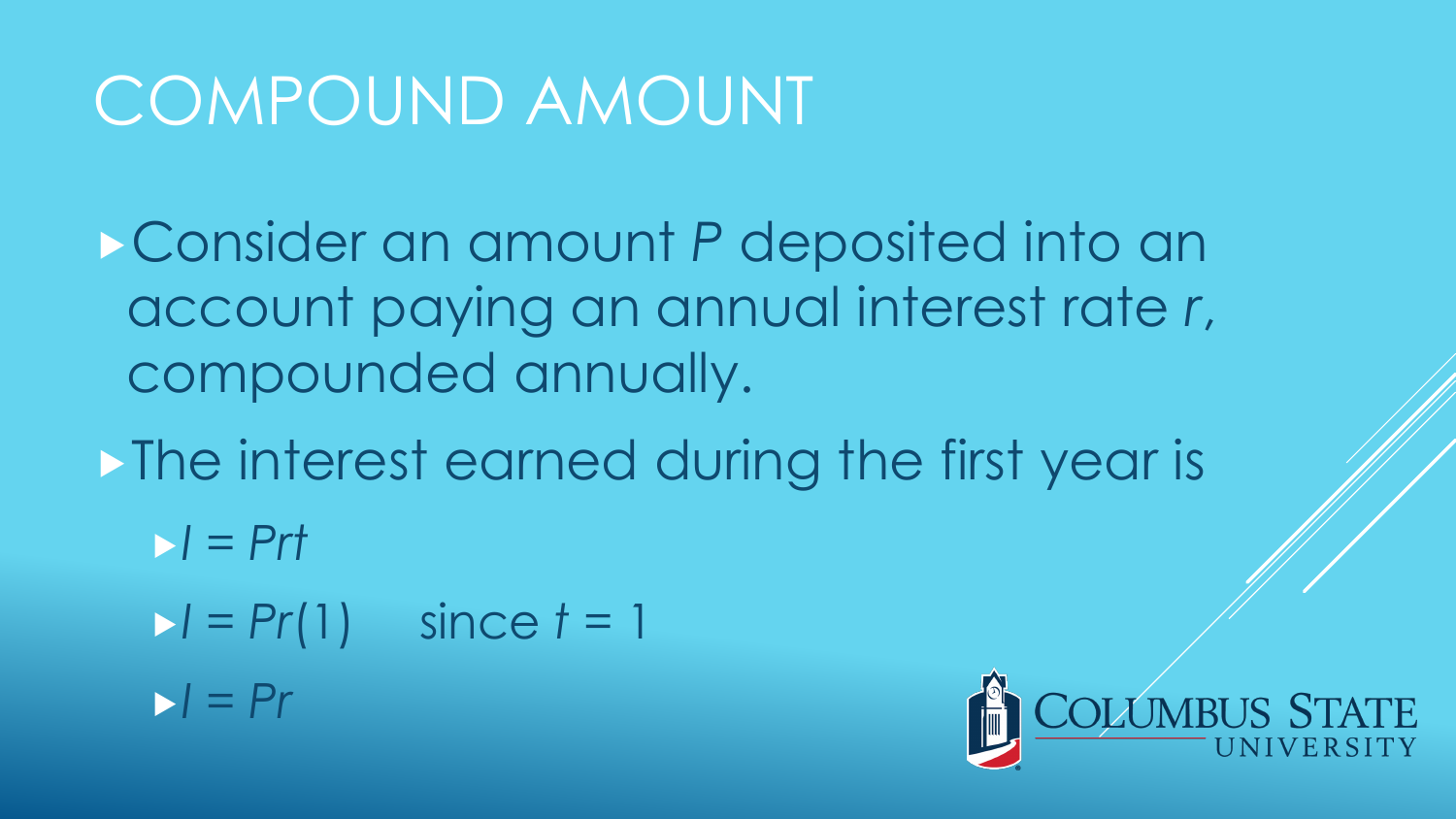The compound amount *A* in the account after 1 year is the sum of the original principal and the interest earned during the first year:

*A = P + I*

*A = P + Pr*

 $A = P(1+r)$  (factor *P* from each term)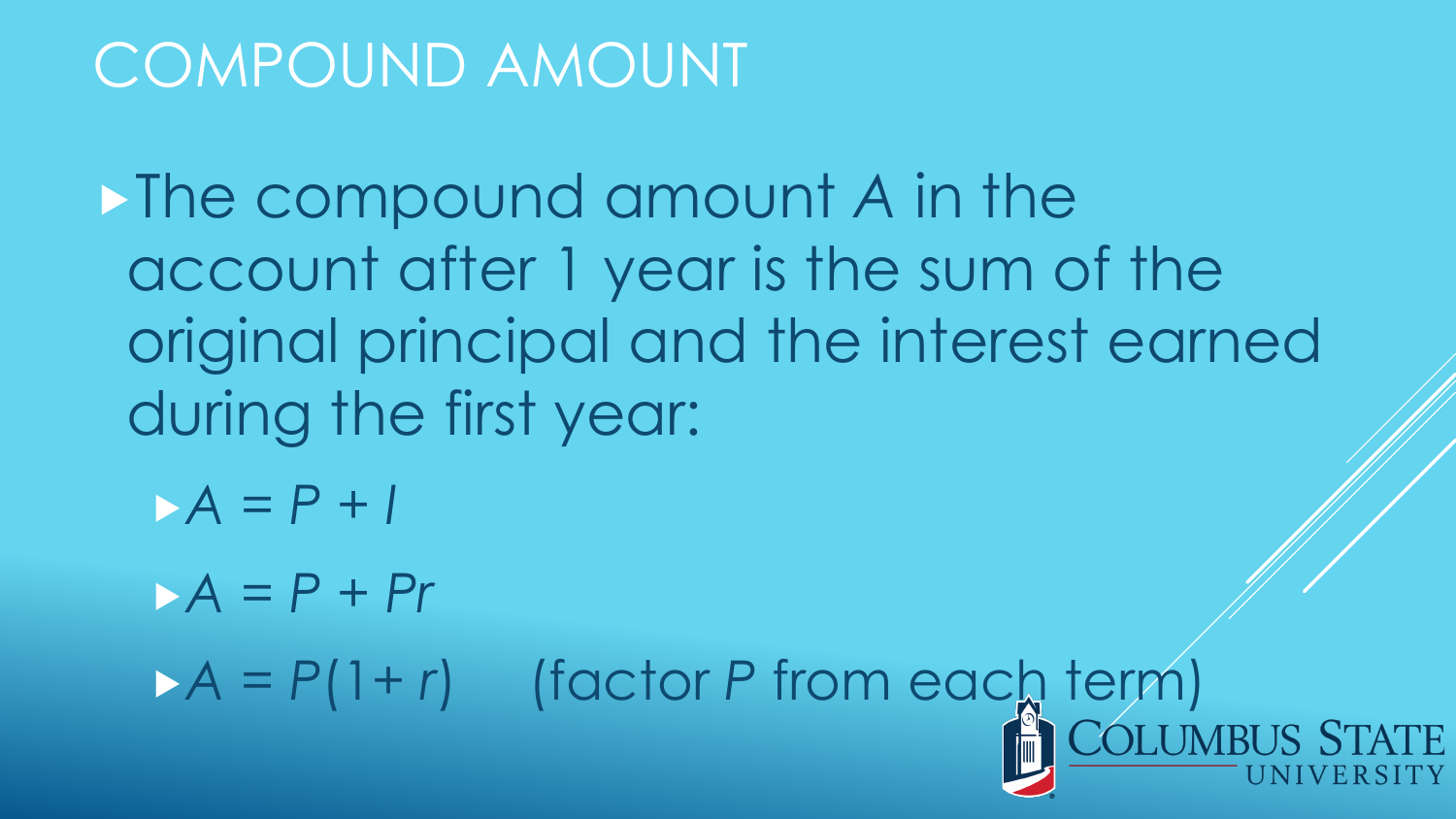During the second year, the interest is calculated on the compound amount at the end of the first year: *P*(1 + *r*).

 $I = Prt$ 

 $I = P(1 + r)r(1)$  (replace *P* with  $P(1+r)$  and  $t=1$ *I = P*(1+ *r*)*r* (factor *P* from each term)

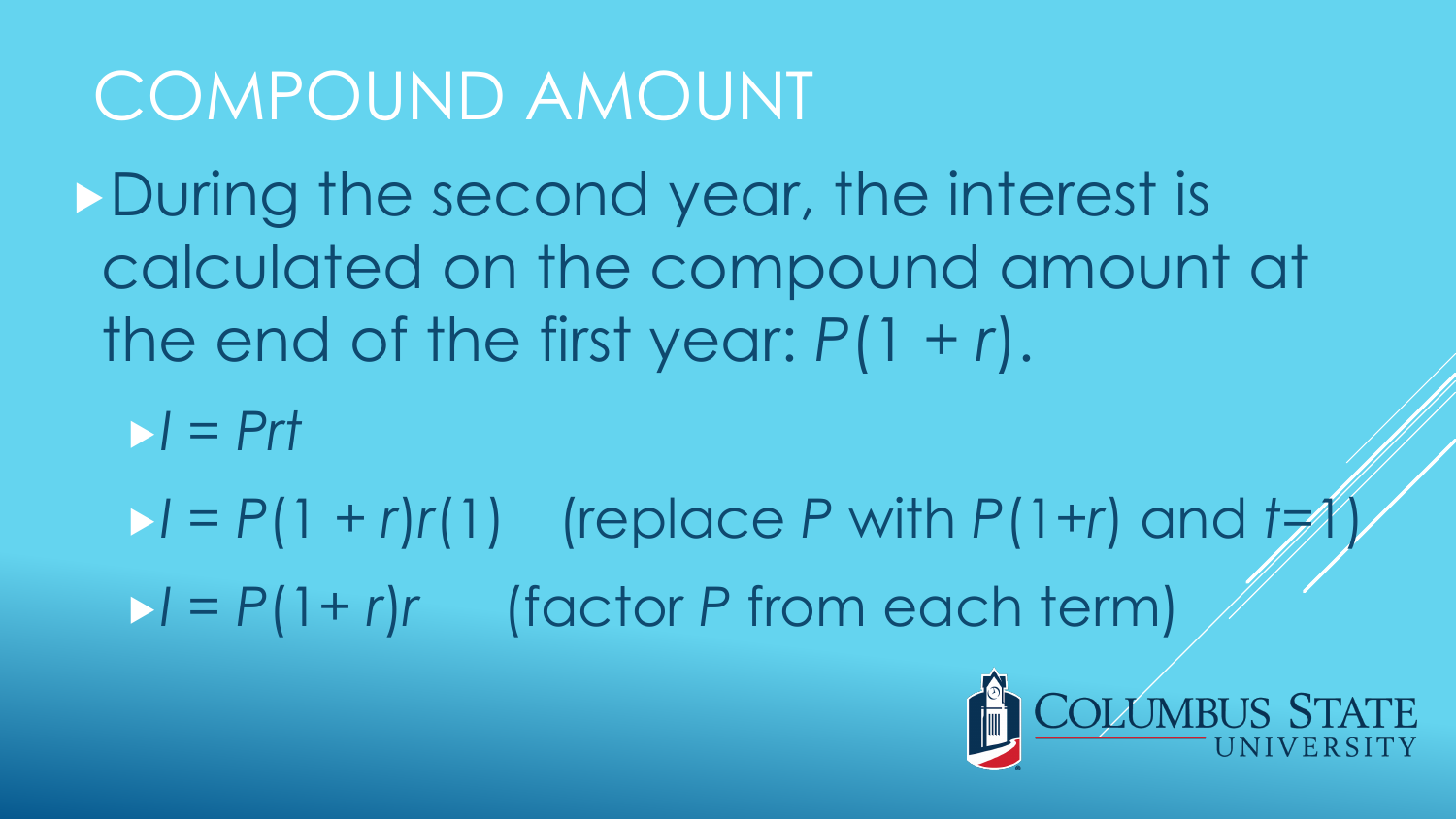The compound amount *A* in the account after two years is the sum of the compound amount at the end of the first year and the interest earned during the second year:

*A = P + I*

 $A = P(1+r) + P(1+r)r$ 

 $A = P(1+r)(1+r)$  (factor  $P(1+r)$  from each term)

 $A = P(1+r)^2$ 

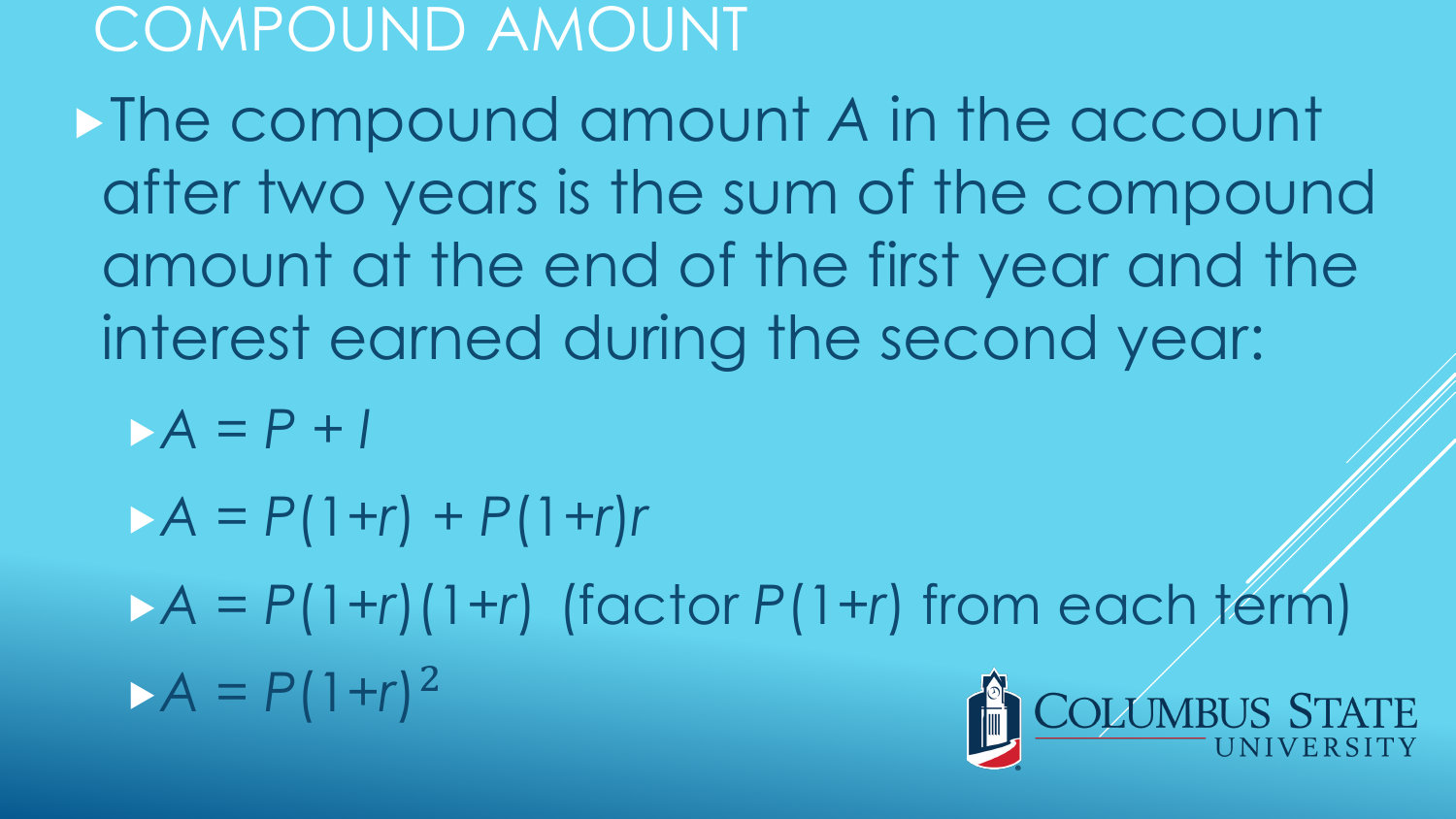During the third year, the interest is calculated on the compound amount at the end of the second year:  $P(1 + r)^2$ .

*I = Prt*

 $I = P(1 + r)^2 r(1)$  (replace *P* with  $P(1+r)^2$  and  $t \neq 1$  $I = P(1+r)^2r$  (factor *P* from each term)

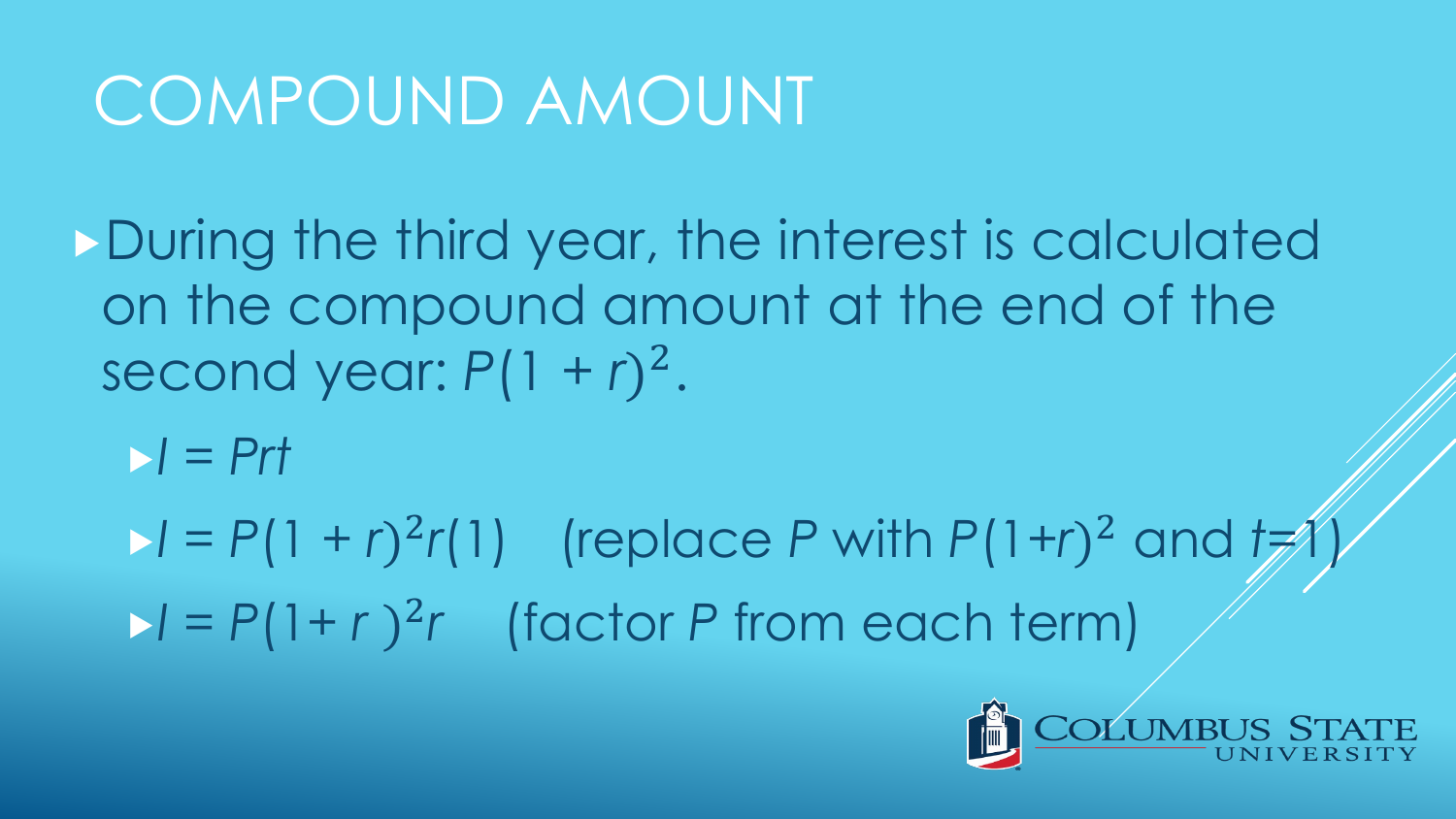The compound amount *A* in the account after three years is the sum of the compound amount at the end of the first year and the interest earned during the second year:

*A = P + I*

 $A = P(1+r)^2 + P(1+r)^2 r$ 

 $A = P(1+r)^2(1+r)$  (factor  $P(1+r)^2$  from each term)

 $A = P(1+r)^3$